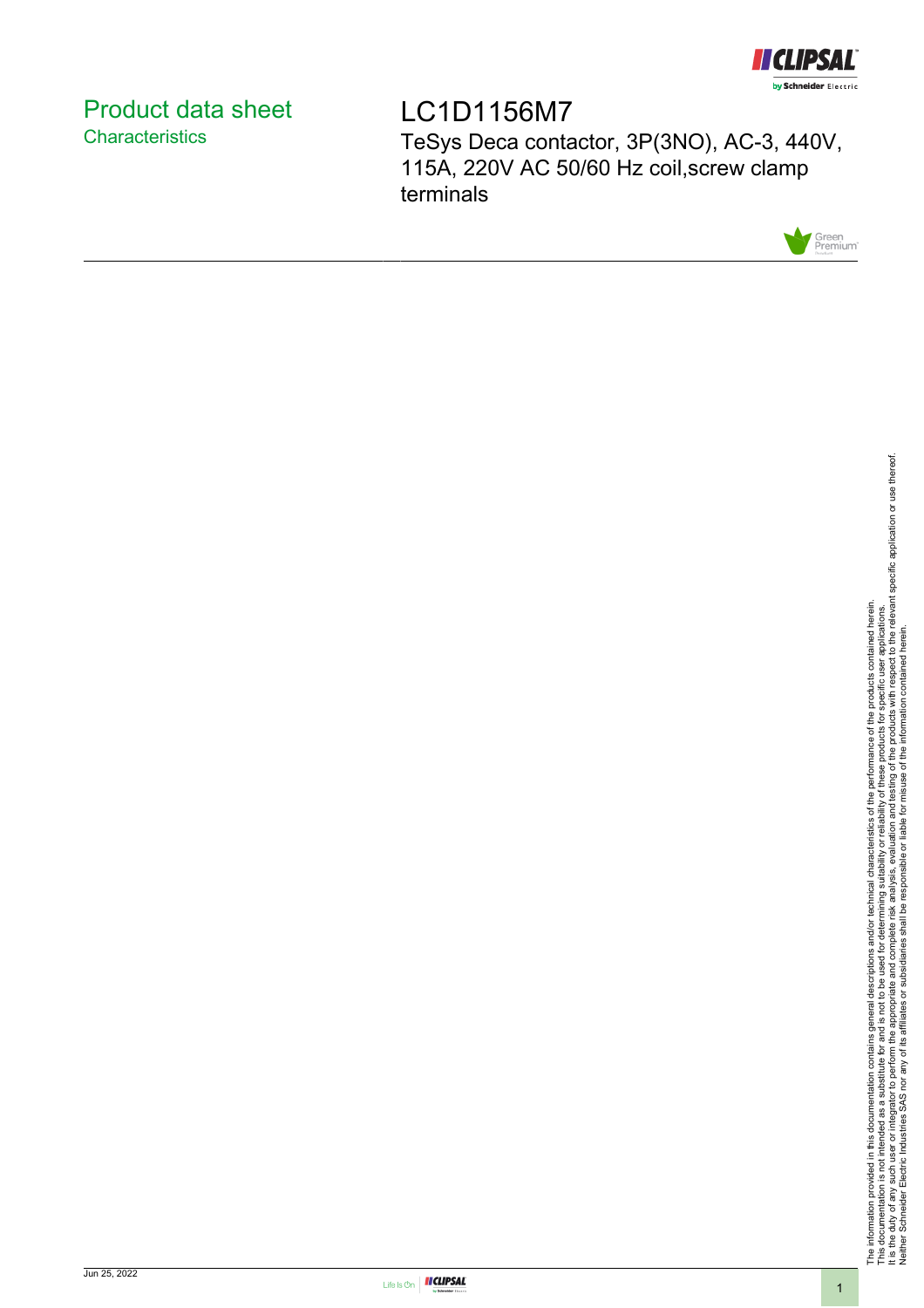

| Main                                           |                                                                                                                                                                                                                                                                                         |
|------------------------------------------------|-----------------------------------------------------------------------------------------------------------------------------------------------------------------------------------------------------------------------------------------------------------------------------------------|
| Range                                          | TeSys                                                                                                                                                                                                                                                                                   |
| Product name                                   | TeSys D<br><b>TeSys Deca</b>                                                                                                                                                                                                                                                            |
| Product or component<br>type                   | Contactor                                                                                                                                                                                                                                                                               |
| Device short name                              | LC <sub>1</sub> D                                                                                                                                                                                                                                                                       |
| Contactor application                          | Motor control<br>Resistive load                                                                                                                                                                                                                                                         |
| Utilisation category                           | $AC-3$<br>$AC-4$<br>$AC-1$                                                                                                                                                                                                                                                              |
| Poles description                              | 3P                                                                                                                                                                                                                                                                                      |
| Power pole contact<br>composition              | 3 NO                                                                                                                                                                                                                                                                                    |
| [Ue] rated operational<br>voltage              | Power circuit: <= 1000 V AC 25400 Hz<br>Power circuit: <= 300 V DC                                                                                                                                                                                                                      |
| [le] rated operational<br>current              | 200 A (at <60 °C) at <= 440 V AC AC-1 for power<br>circuit<br>115 A (at $\leq 60$ °C) at $\leq$ 440 V AC AC-3 for power<br>circuit                                                                                                                                                      |
| Motor power kW                                 | 30 KW at 220230 V AC 50/60 Hz (AC-3)<br>55 KW at 380400 V AC 50/60 Hz (AC-3)<br>59 KW at 415440 V AC 50/60 Hz (AC-3)<br>75 KW at 500 V AC 50/60 Hz (AC-3)<br>80 KW at 660690 V AC 50/60 Hz (AC-3)<br>65 KW at 1000 V AC 50/60 Hz (AC-3)<br>18.5 kW at 400 V AC 50/60 Hz (AC-4)          |
| Motor power HP (UL /<br>CSA)                   | 30 Hp at 200/208 V AC 50/60 Hz for 3 phases<br>motors<br>40 Hp at 230/240 V AC 50/60 Hz for 3 phases<br>motors<br>75 Hp at 460/480 V AC 50/60 Hz for 3 phases<br>motors<br>100 hp at 575/600 V AC 50/60 Hz for 3 phases<br>motors                                                       |
| Control circuit type                           | AC at 50/60 Hz                                                                                                                                                                                                                                                                          |
| [Uc] control circuit<br>voltage                | 220 V AC 50/60 Hz                                                                                                                                                                                                                                                                       |
| Auxiliary contact<br>composition               | 1 NO + 1 NC                                                                                                                                                                                                                                                                             |
| [Uimp] rated impulse<br>withstand voltage      | 8 kV conforming to IEC 60947                                                                                                                                                                                                                                                            |
| Overvoltage category                           | Ш                                                                                                                                                                                                                                                                                       |
| [Ith] conventional free<br>air thermal current | 200 A (at 60 °C) for power circuit                                                                                                                                                                                                                                                      |
| Irms rated making<br>capacity                  | 1260 A at 440 V for power circuit conforming to IEC<br>60947<br>140 A AC for signalling circuit conforming to IEC<br>60947-5-1<br>250 A DC for signalling circuit conforming to IEC<br>60947-5-1                                                                                        |
| Rated breaking capacity                        | 1100 A at 440 V for power circuit conforming to IEC<br>60947                                                                                                                                                                                                                            |
| [Icw] rated short-time<br>withstand current    | 250 A 40 °C - 10 min for power circuit<br>550 A 40 °C - 1 min for power circuit<br>950 A 40 °C - 10 s for power circuit<br>1100 A 40 °C - 1 s for power circuit<br>100 A - 1 s for signalling circuit<br>120 A - 500 ms for signalling circuit<br>140 A - 100 ms for signalling circuit |
| Associated fuse rating                         | 250 A gG at <= 690 V coordination type 1 for power<br>circuit<br>200 A gG at <= 690 V coordination type 2 for power<br>circuit<br>10 A gG for signalling circuit                                                                                                                        |
| Average impedance                              | 0.6 mOhm - Ith 200 A 50 Hz for power circuit                                                                                                                                                                                                                                            |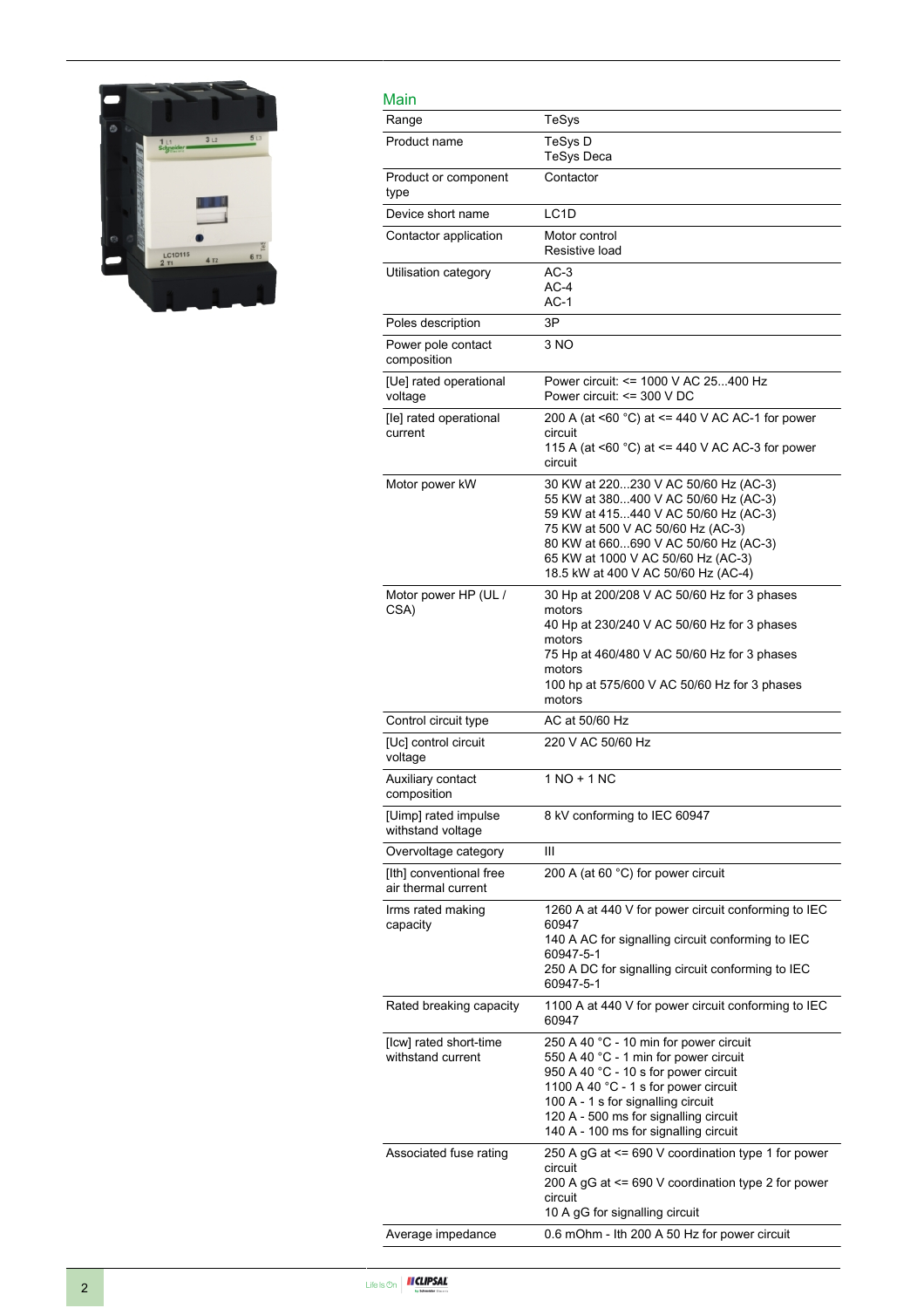| [Ui] rated insulation<br>voltage | Power circuit: 600 V CSA certified<br>Power circuit: 600 V UL certified<br>Power circuit: 1000 V conforming to IEC 60947-4-1<br>Signalling circuit: 690 V conforming to IEC 60947-1<br>Signalling circuit: 600 V CSA certified<br>Signalling circuit: 600 V UL certified                                                                                                                                                                   |
|----------------------------------|--------------------------------------------------------------------------------------------------------------------------------------------------------------------------------------------------------------------------------------------------------------------------------------------------------------------------------------------------------------------------------------------------------------------------------------------|
| Electrical durability            | 0.8 Mcycles 200 A AC-1 at Ue <= 440 V<br>0.95 Mcycles 115 A AC-3 at Ue <= 440 V                                                                                                                                                                                                                                                                                                                                                            |
| Power dissipation per<br>pole    | 24 W AC-1<br>7.9 W AC-3                                                                                                                                                                                                                                                                                                                                                                                                                    |
| Front cover                      | With                                                                                                                                                                                                                                                                                                                                                                                                                                       |
| Mounting support                 | Plate<br>Rail                                                                                                                                                                                                                                                                                                                                                                                                                              |
| Standards                        | CSA C22.2 No 14<br>EN 60947-4-1<br>EN 60947-5-1<br>IEC 60947-4-1<br>IEC 60947-5-1<br><b>UL 508</b>                                                                                                                                                                                                                                                                                                                                         |
| Product certifications           | CSA<br>CCC<br><b>RINA</b><br>GOST<br>UL<br><b>DNV</b><br>GL<br>LROS (Lloyds register of shipping)<br><b>BV</b><br><b>UKCA</b>                                                                                                                                                                                                                                                                                                              |
| Connections - terminals          | Control circuit: lugs-ring terminals (external<br>diameter: 8 mm)<br>Power circuit: lugs-ring terminals (external diameter:<br>25 mm)<br>Power circuit: bars 1 cable(s) - busbar cross section:<br>$5 \times 25$ mm                                                                                                                                                                                                                        |
| <b>Tightening torque</b>         | Control circuit: 1.2 N.m - on lugs-ring terminals - with<br>screwdriver flat Ø 6 mm M3.5<br>Control circuit: 1.2 N.m - on lugs-ring terminals - with<br>screwdriver Philips No 2 M3.5<br>Power circuit: 12 N.m - on lugs-ring terminals<br>hexagonal screw head 13 mm M8<br>Power circuit: 12 N.m - on bars hexagonal screw<br>head 13 mm M8<br>Control circuit: 1.2 N.m - on lugs-ring terminals - with<br>screwdriver pozidriv No 2 M3.5 |
| Operating time                   | 620 ms opening<br>2050 ms closing                                                                                                                                                                                                                                                                                                                                                                                                          |
| Safety reliability level         | B10d = 1369863 cycles contactor with nominal load<br>conforming to EN/ISO 13849-1<br>B10d = 20000000 cycles contactor with mechanical<br>load conforming to EN/ISO 13849-1                                                                                                                                                                                                                                                                 |
| Mechanical durability            | 8 Mcycles                                                                                                                                                                                                                                                                                                                                                                                                                                  |
| Maximum operating rate           | 2400 cyc/h 60 °C                                                                                                                                                                                                                                                                                                                                                                                                                           |

#### **Complementary**

| Coil technology                 | Built-in bidirectional peak limiting diode suppressor                                                                                     |
|---------------------------------|-------------------------------------------------------------------------------------------------------------------------------------------|
| Control circuit voltage limits  | 0.30.5 Uc (-4070 °C) drop-out AC 50/60 Hz<br>0.81.15 Uc (-4055 °C) operational AC 50/60 Hz<br>11.15 Uc (5570 °C): operational AC 50/60 Hz |
| Inrush power in VA              | 280350 VA 60 Hz cos phi 0.8 (at 20 °C)<br>280350 VA 50 Hz cos phi 0.8 (at 20 °C)                                                          |
| Hold-in power consumption in VA | 218 VA 60 Hz cos phi 0.3 (at 20 °C)<br>218 VA 50 Hz cos phi 0.3 (at 20 °C)                                                                |
| Heat dissipation                | 38 W at 50/60 Hz                                                                                                                          |
| Auxiliary contacts type         | Type mechanically linked 1 NO + 1 NC conforming to IEC 60947-5-1<br>Type mirror contact 1 NC conforming to IEC 60947-4-1                  |
| Signalling circuit frequency    | 25.400 Hz                                                                                                                                 |
| Minimum switching current       | 5 mA for signalling circuit                                                                                                               |
| Minimum switching voltage       | 17 V for signalling circuit                                                                                                               |